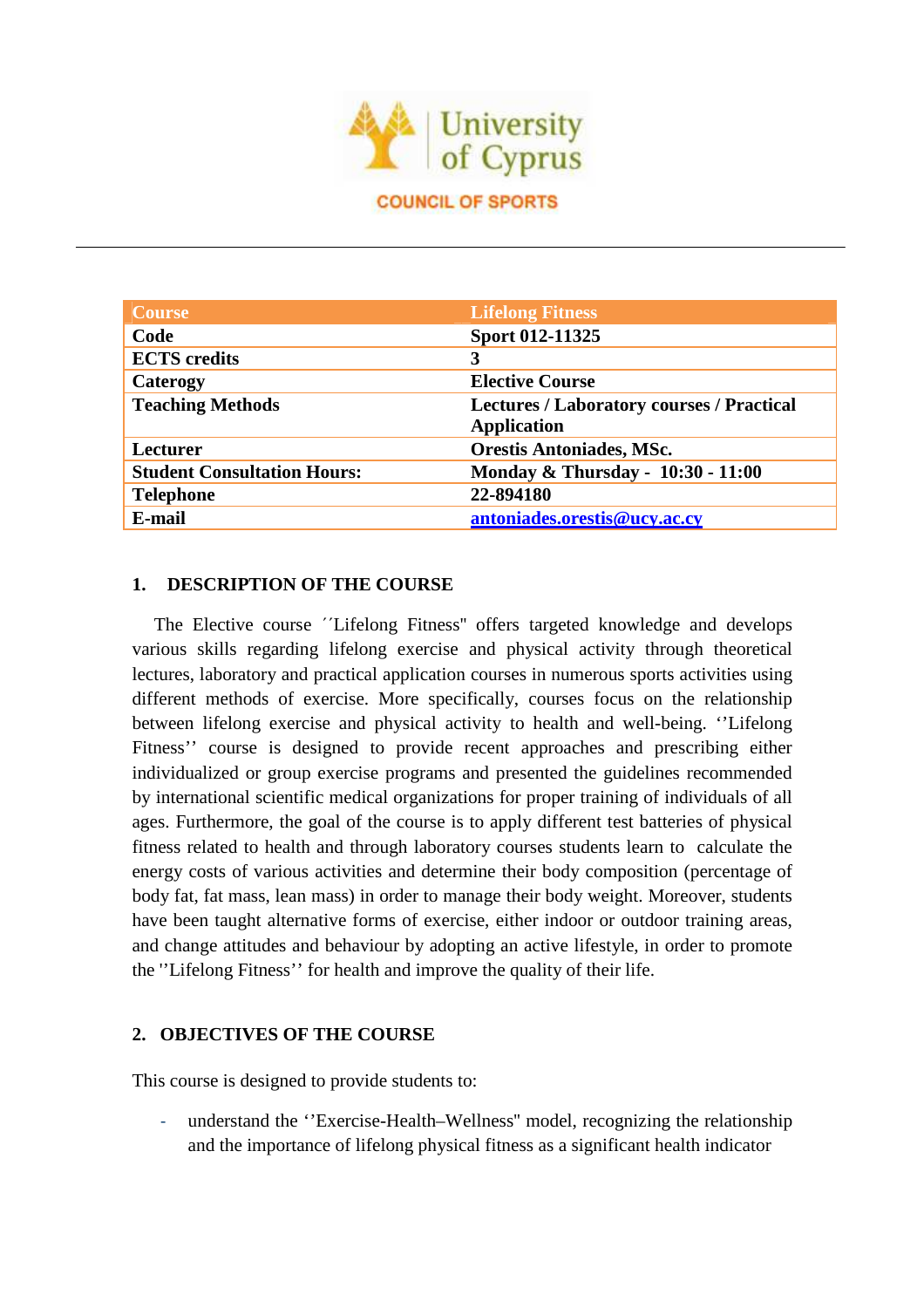

- know the recent approaches and prescribing either individualized or group exercise programs
- inform for specific guidelines recommended by international scientific medical institutions for proper training of individuals of all ages
- participate in alternative forms of exercise, either indoor or outdoor activities to promote the ''Lifelong Fitness΄΄
- participate, through laboratory courses, in different evaluation batteries of physical fitness related to health and their physical performance

## **3. COURSE CONTENTS**

| a/a            | <b>Contents</b>                                                                                                                                                                            |
|----------------|--------------------------------------------------------------------------------------------------------------------------------------------------------------------------------------------|
| 1              | <b>Theory:</b> Exercise - Health - Wellness: Established and recently cardiovascular risk<br>factors - The role of exercise to improve the cardiovascular function and health<br>promotion |
| $\overline{2}$ | <b>Workshop:</b> How exercise helps to reduce my body weight?<br><b>Practical Application:</b> Body composition methods                                                                    |
| 3              | <b>Workshop:</b> How much physical activity is enough? Guidelines for safe participation in<br>exercise programs<br><b>Practical Application:</b> Identification of exercise intensity     |
| $\overline{4}$ | <b>Theory:</b> Circuit training<br><b>Practical application:</b> Circuit training using body weight                                                                                        |
| 6              | <b>Practical Application:</b> Individual exercise (Fitball-I)                                                                                                                              |
| 7              | <b>Practical Application:</b> Improve physical fitness using outdoors activities                                                                                                           |
| 8              | <b>Theory:</b> Stretching<br><b>Practical Application:</b> Using stretching either to warm up or cool down                                                                                 |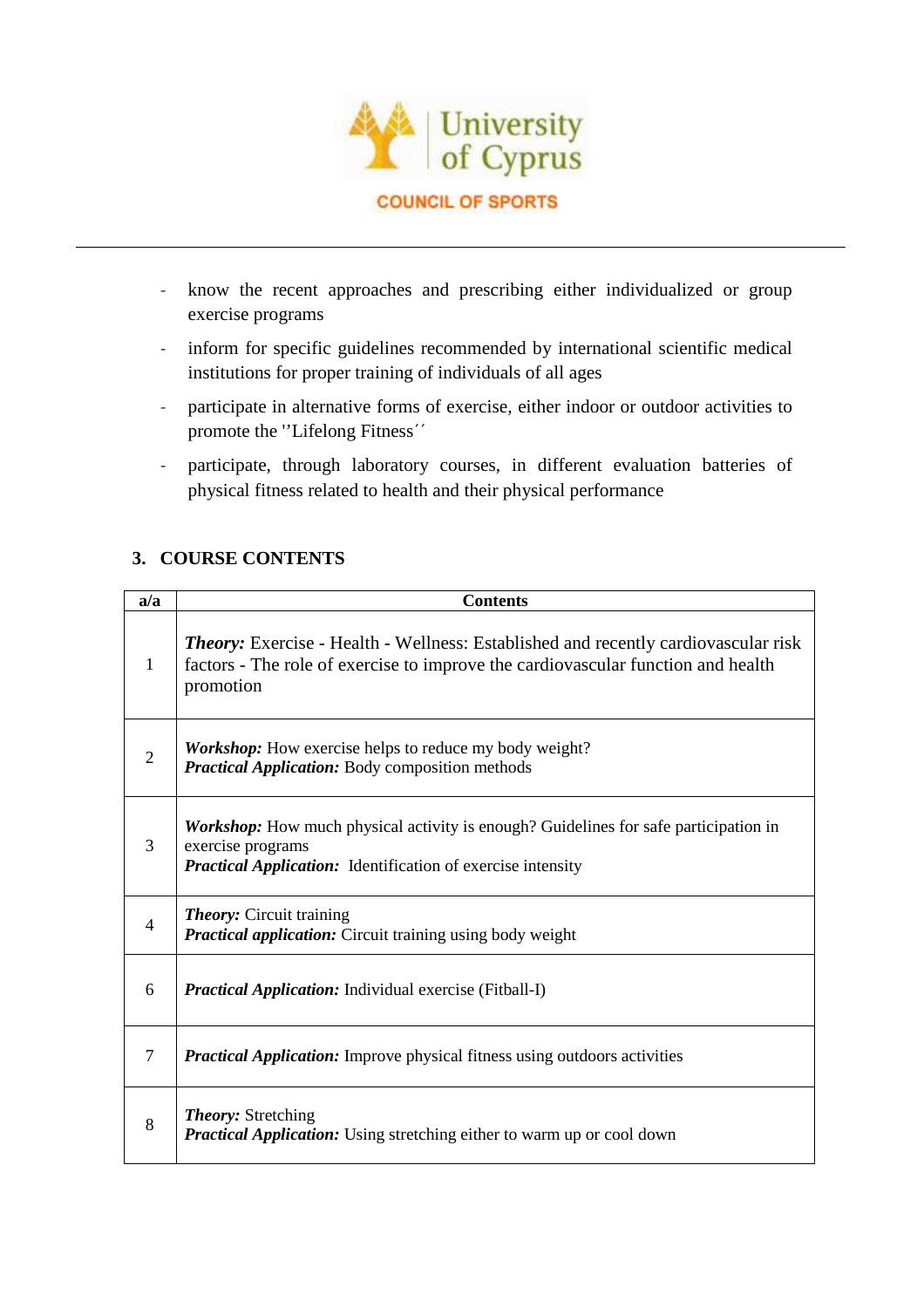

# **COUNCIL OF SPORTS**

| 9  | <b>Practical Application:</b> Water Exercise I – Individual exercise                                                                                                                                            |
|----|-----------------------------------------------------------------------------------------------------------------------------------------------------------------------------------------------------------------|
| 10 | <b>Theory:</b> Health related fitness tests<br><b>Practical Application:</b> Fitness for Health – The ALPHA-FIT Test Battery for Adults                                                                         |
| 11 | <b>Practical Application:</b> Measurements of physical fitness                                                                                                                                                  |
| 12 | <b>Practical Application:</b> Measurements of motor performance                                                                                                                                                 |
| 13 | <b>Practical Application:</b> Outdoor individual exercise                                                                                                                                                       |
| 14 | <b>Practical Application:</b> Improve physical fitness using outdoors group activities                                                                                                                          |
| 15 | Theory: Movements and muscles involved in exercises<br><b>Practice:</b> What to know during the execution of exercises in order to avoid injuries                                                               |
| 16 | <b>Theory:</b> Warm Up - Isotonic and isometric exercises<br><b>Practical Application:</b> Individual warm up and recovery program                                                                              |
| 17 | <b>Practical application:</b> Improve strength using body weight – Part I                                                                                                                                       |
| 18 | <b>Practical application:</b> Improve strength using apparatus - Part II                                                                                                                                        |
| 19 | <b>Practical application:</b> Circuit training using portable apparatus<br>(dumb-bells, medicine ball, fitball, tires, chairs, etc.)                                                                            |
| 20 | <b>Theory:</b> Which principles should characterize an exercise program to improve the<br>Lifelong Fitness" and health promotion?<br><b>Practical application:</b> Cycling and determine the exercise intensity |
| 21 | <b>Practical Application:</b> Individual exercise (Fitball-II)                                                                                                                                                  |
| 22 | <b>Practical Application:</b> Water Exercise II- Group exercise                                                                                                                                                 |
| 23 | <b>Practical Application:</b> Group exercise programs                                                                                                                                                           |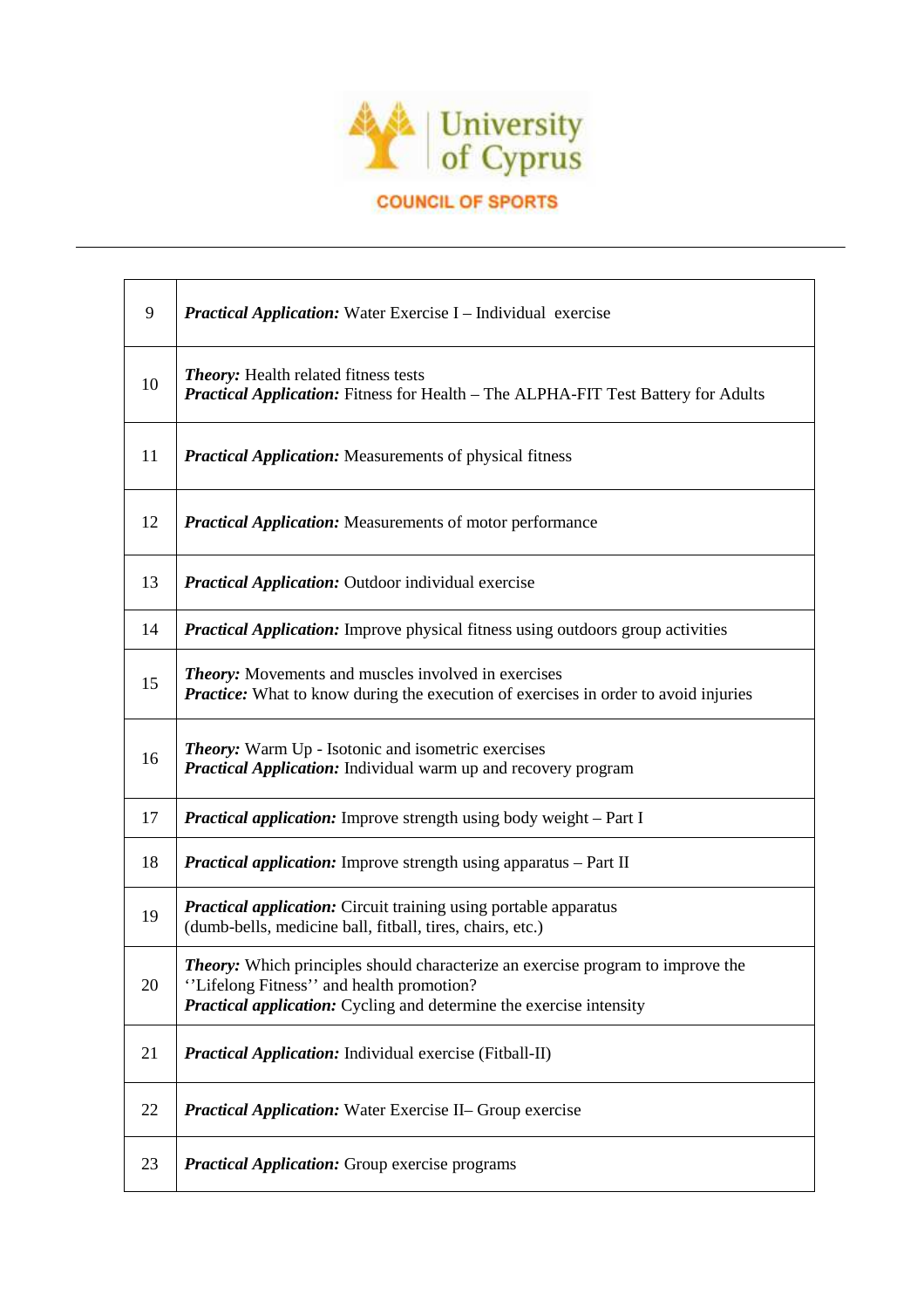

#### **COUNCIL OF SPORTS**

| 24 | <b>Theory:</b> Principles of Planning and Guidance of Exercise Training<br><b>Practical Application:</b> How can I use technology in my daily exercise? Calculation of<br>energy cost activities |
|----|--------------------------------------------------------------------------------------------------------------------------------------------------------------------------------------------------|
|    | <b>Projects Presentation</b>                                                                                                                                                                     |

## **4. TEACHING METHODS**

Lectures, laboratory courses and practical applications.

## **5. LEARNING OUTCOMES**

Upon the completion of this course the students will be able to:

- understand the importance of exercise in health promotion through the various types of exercise
- planning and guiding the training of both individuals and group exercise programs
- design and implement a safe individual exercise program in order to maintain a lifelong physical fitness
- evaluate their physical performance using different health-related physical fitness batteries
- participate in different alternative forms of individual or group exercise programs either indoor or outdoor physical activities

## **6. ASSESSMENT METHODS**

- Active participation in exercise programs (60%)
- Written assignments (10%)
- Final written examination (30%)

\*Note: Students are required to attend all courses.